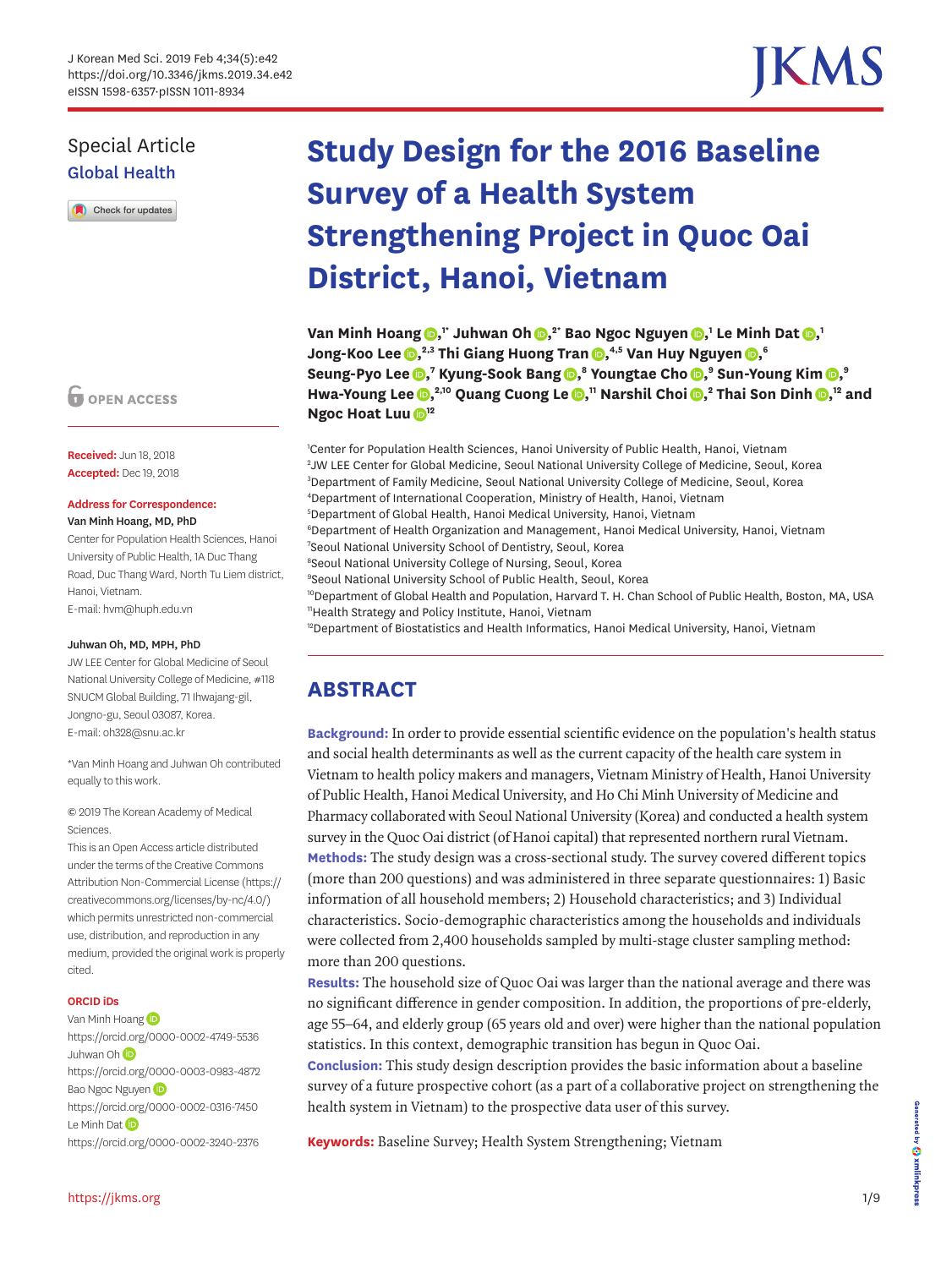Jong-Koo Lee

<https://orcid.org/0000-0003-4833-1178> Thi Giang Huong Tran <https://orcid.org/0000-0003-3477-3493> Va[n](https://orcid.org/0000-0002-5896-9661) Huy Nguyen D <https://orcid.org/0000-0002-5896-9661> Seung-Pyo Lee <https://orcid.org/0000-0002-0103-6705> Kyung-Sook Ban[g](https://orcid.org/0000-0001-9902-9716)  <https://orcid.org/0000-0001-9902-9716> Youngtae Cho <https://orcid.org/0000-0003-1641-282X> Sun-Young Kim <https://orcid.org/0000-0002-5419-4424> Hwa-Young Le[e](https://orcid.org/0000-0003-2591-1436) **D** <https://orcid.org/0000-0003-2591-1436> Quang Cuong Le <https://orcid.org/0000-0002-7363-398X> Narshil Choi<sup>D</sup> <https://orcid.org/0000-0003-0581-3986> Thai Son Dinh<sup>D</sup> <https://orcid.org/0000-0001-9988-4587> Ngoc Hoat Lu[u](https://orcid.org/0000-0001-6911-5410) D <https://orcid.org/0000-0001-6911-5410>

#### **Funding**

This research was supported by Vietnam Health System Strengthening Project of JW LEE Center for Global Medicine, Seoul National University College of Medicine (2015-2019).

#### **Disclosure**

The authors have no potential conflict of interest to disclose.

#### **Author Contributions**

Conceptualization: Hoang VM, Oh J, Tran TG. Data curation: Hoang VM, Oh J, Ngueyn BN, Dat LM. Formal analysis: Honag VM, Ngueyn BN. Investigation: Hoang VM, Oh J. Methodology: Hoang VM, Oh J, Nguyen VH, Le QC. Project administration: Hoang VM, Oh J, Lee JK, Tran TG, Lee SP, Le QC, Luu NH. Writing - original draft: Hoang VM, Oh J. Writing - review & editing: Hoang VM, Oh J, Ngueyn BN, Dat LM, Lee JK, Tran TG, Nguyen VH, Lee SP, Bang KS, Cho Y, Kim SY, Lee HY, Choi N, Dinh TS, Luu NH.

# **INTRODUCTION**

Together with the changes in the socioeconomic situation of the country, Vietnam is undergoing rapid epidemiological transitions, demonstrated by a double burden of communicable (tuberculosis, human immunodeficiency virus and acquired immune deficiency syndrome [HIV/AIDS], malaria, etc.) and non-communicable diseases (cardiovascular diseases, cancers, diabetes, etc.). Non-communicable diseases, which have been the leading causes of death in the country, rose from 427,000 deaths in 2012 to 521,000 deaths in 2015.**[1,](#page-7-0)[2](#page-7-1)** As a result, Vietnam's health care system is also undergoing reforms to solve both the traditional and new health problems.**[3](#page-7-2)**

<span id="page-1-1"></span><span id="page-1-0"></span>As the process of health system reform is well underway in Vietnam, it is crucial for health policy makers and managers to have scientific evidence on the local population's health profiles and social determinants as well as evidence on the current capacity of health care providers in Vietnam.

To generate scientific evidence for the above-mentioned purposes, Vietnam Ministry of Health (MoH), Hanoi University of Public Health (HUPH), Hanoi Medical University (HMU), and Ho Chi Minh University of Medicine and Pharmacy (UMP) of Vietnam have worked together with Seoul National University (SNU) from Korea to conduct a health system survey in two districts of Vietnam (one in the North and one in the South). This collaboration between global south and north benefited both parties by mutual learning as well as increasing quality of research work.**[4,](#page-8-0)[5](#page-8-1)** This paper reports the methods and key socio-demographic characteristics of households and individuals captured by the survey conducted in Quoc Oai district of Hanoi capital (in the North of Vietnam) in 2016, which will be developed into a prospective cohort in the near future.

# <span id="page-1-2"></span>**METHODS**

#### **Study design**

This was a cross-sectional study.

#### **Study setting**

<span id="page-1-3"></span>Quoc Oai is a rural district located in the North of Vietnam, 20 km west of Hanoi capital. Quoc Oai district covers an area of 147 km<sup>2</sup>, including lowlands and mountains as it spreads over 20 communes and a town. The number of households and population of Quoc Oai in 2014 were 46,455 and 175,835, respectively. Per capita income of Quoc Oai in 2014 was VND 26,000,000 (USD 1,100).**[6](#page-8-2)** The health care system in Quoc Oai includes the district health bureau, district hospital, district center for preventive medicine, district center for population and 21 commune health stations. Ninety percent of commune health stations in Quoc Oai had medical doctors, all of which had midwives or obstetric and pediatric assistant doctors, and most had sufficient essential drugs.**[7](#page-8-3)**

<span id="page-1-4"></span>Quoc Oai was selected as the research site in the North of Vietnam because it is a typical northern Vietnam district with respect to socioeconomic characteristics and health status. Furthermore, local authorities and health leaders were strongly supportive and committed to the project, which created favorable conditions to construct and develop this project.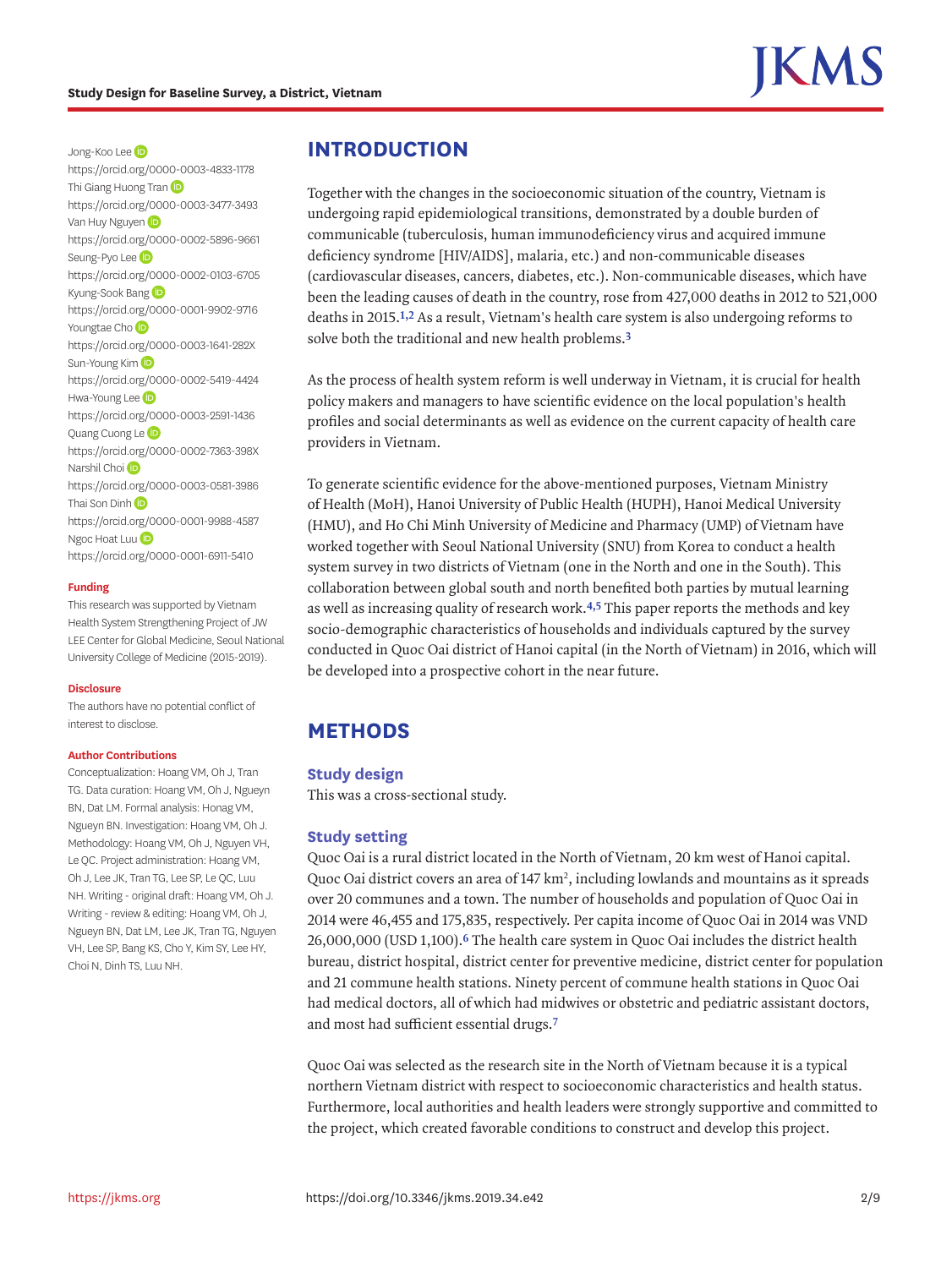#### **Sample size**

<span id="page-2-2"></span>The sample size for this survey was estimated based on the WHO formula**[8](#page-8-4)** for estimating the proportion of households incurring catastrophic medical payment, defined as when a household's total out-of-pocket health payments equal or exceed 40% of the household's capacity to pay, an important indicator for measuring universal health coverage. In order to estimate the sampling size using the expected proportion of households in the district incurring catastrophic expenditure of 3%, we have calculated that 2,400 households were needed to detect the effect size at 5% significance level with absolute precision of 1%, design effect as 2 and allowing non-response rate of about 10% in the above example.

#### **Sampling**

Multistage cluster sampling method was applied. First, to select the sample clusters for the study, the district was divided into 2 strata (lowland and mountain). We randomly selected 30 clusters (villages) from the 2 strata (21 lowland clusters and 9 mountainous clusters). Second, in each cluster, 80 households were chosen by using the simple random sampling technique (total of 2,400 households). The interviews on household characteristics were completed with the heads of the selected households. Third, for the individual level characteristics, the interviews on selfreported health problems, including chronic non-communicable diseases, were conducted with up to 2 individuals per household (one person aged 15–59 and one person aged 60 and above). The selection of participants for interviews on self-reported health problems among household members per each selected household was done using the Kish method.**[9](#page-8-5)** The sampling method and the distribution of the study sample are presented in **[Fig. 1](#page-2-0)** and **[Table 1](#page-2-1)**, respectively.

<span id="page-2-3"></span>

#### <span id="page-2-0"></span>**Fig. 1.** Survey process.

<span id="page-2-1"></span>**Table 1.** Number of clusters and households selected and completed in the survey

| Variables        | No. of selected<br>communes | No. of selected<br>clusters | No. of selected<br>households | No. of surveyed<br>households |
|------------------|-----------------------------|-----------------------------|-------------------------------|-------------------------------|
| Low land area    | 15                          | 21                          | 1,680                         | 1,645                         |
| Sub-urban area   |                             |                             | 160                           | 158                           |
| Rural area       | 14                          | 19                          | 1,520                         | 1,487                         |
| Mountainous area |                             | 9                           | 720                           | 696                           |
| Total            |                             | 30                          | 2.400                         | 2,341                         |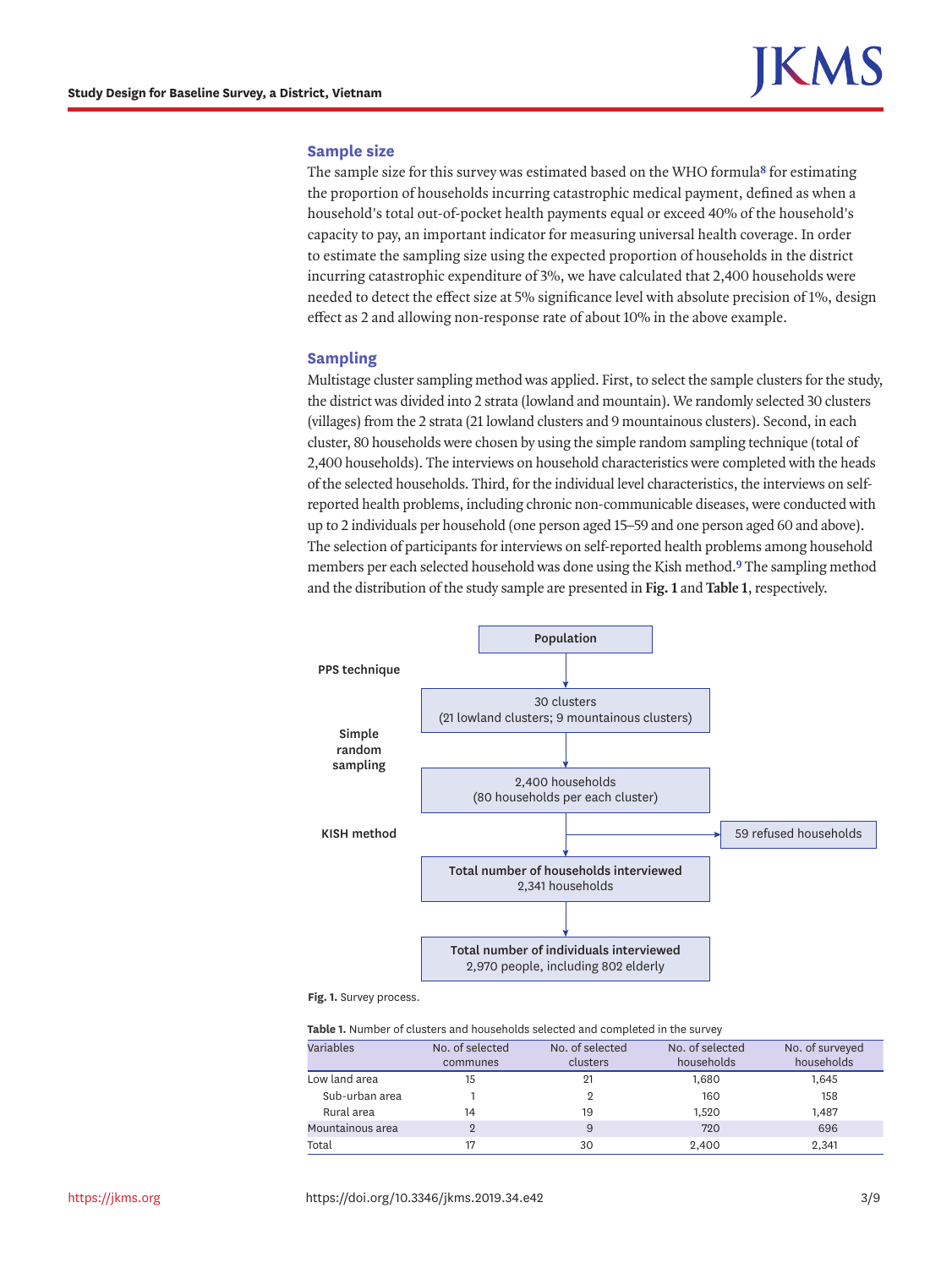#### **Survey questionnaires**

The survey questionnaires were developed by members of the team based on their own survey experiences. The survey covered different topics (more than 200 questions) and was administered in three separate questionnaires: 1) Basic information of all household members; 2) Household characteristics; and 3) Individual characteristics. The first questionnaire asked the head of household or decision maker to provide information on each member of the household. The questions focused on five topics: demographic information, self-reported chronic diseases, healthcare service utilization, self-treatment and health care expenditure. The second questionnaire captured household level characteristics such as household income/expenditure, fixed assets, durable goods, hygiene practices in livestock and agriculture activities. The individual questionnaire focused on acute symptoms, smoking, use of alcohol, access to health promotion information, and quality of life, etc. Quality of life data were captured for respondents aged 60 and older. All questionnaires were pre-tested to ensure ease of understanding and local cultural applicability.

#### **Data collection and quality assurance**

Data were collected based on face-to-face household interviews. Interviews were conducted by 20 local data collectors, who marked respondent data directly onto the paper survey. The data collectors (local health collaborators with good interviewing skills) were trained in a two-day workshop, which included classroom lectures, discussions, role-play, mock interviews, and field practice. The research team from HUPH supervised data collection in the field. Eight field supervisors accompanied data collectors to interviews and/or randomly checked on-going interviews.

#### **Data management and analysis**

Collected data were entered into a database using Epi Data 3.1. Both descriptive and analytical statistics were performed. Data were cleaned, edited, and analyzed using Stata statistical software version 12 (StataCorp LP, College Station, TX, USA). In this paper, only descriptive analyses were performed.

#### **Ethics statement**

This survey was approved by the ethics committee at the HUPH (Certificate No. 003/2016/ YTCC-HD3). All participants were informed about background information and rationale of the survey and of their rights to refuse participation without consequences.

### **RESULTS**

Of the 2,400 sampled households, 2,341 of the households responded, resulting in a response rate of 97.5%. Household heads or decision makers were interviewed and provided general information on the household and each of its members. As a result, data on 10,031 individuals from 2,341 households were collected. A total of 2,970 individuals aged 15 years old or above were interviewed using an individual interview questionnaire. Of the 2,970 interviewees, 802 individuals were 60 years old and over.

The average household size was four and the median annual household income was VND 98,751,740 (USD 4,369.5). Households spent an average of VND 4,288,384 (USD 189.7) per month on regular expenses (e.g., food, electricity, water and daily necessities), and VND 49,134,730 (USD 2,174.1) per year on irregular expenses (e.g. tuition fees, clothing, jewelry, furniture, and tax).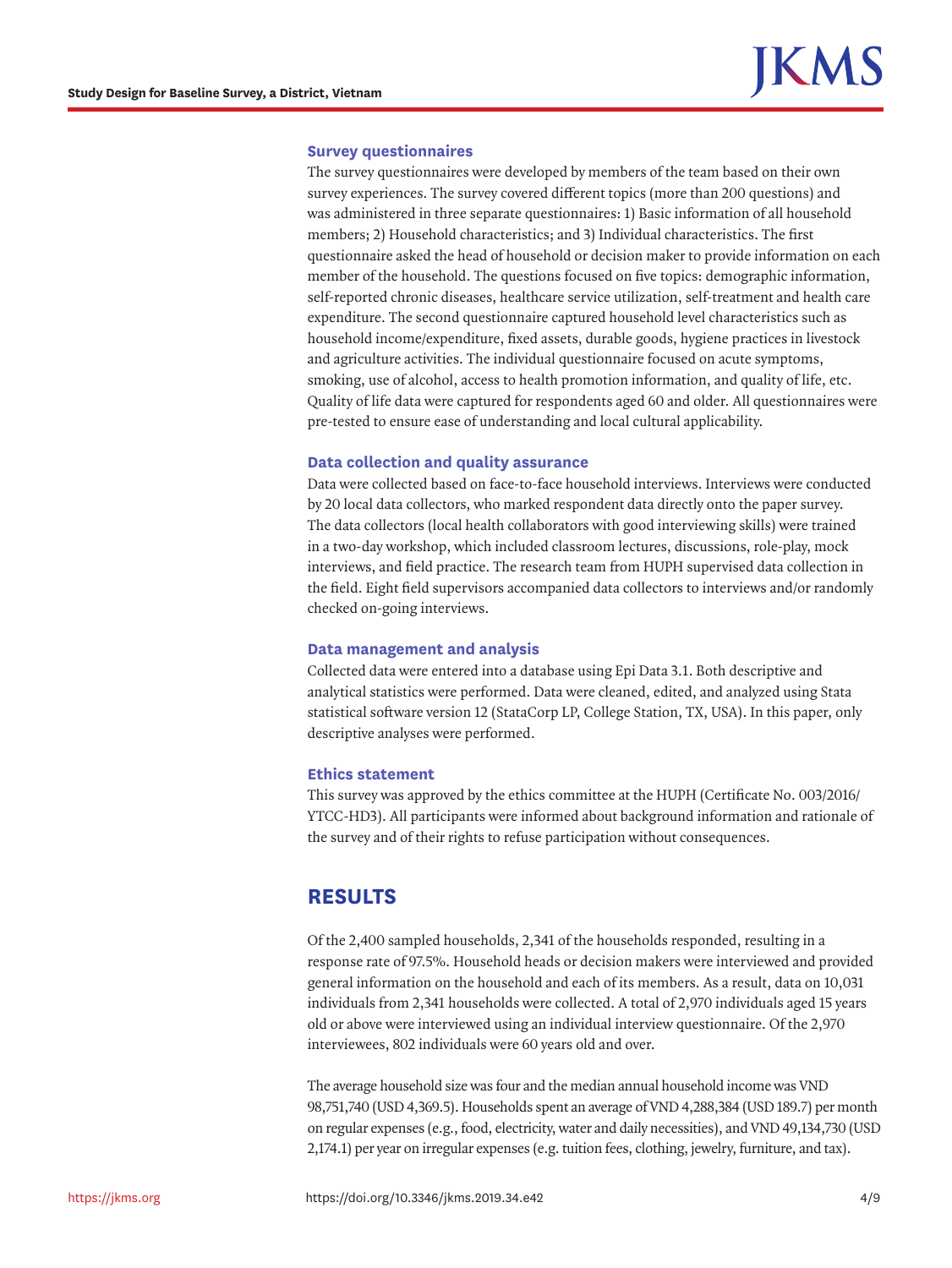**[Fig. 2](#page-4-0)** and **[Table 2](#page-5-0)** show the socio-demographic characteristics of the respondents. Of the study population, 49.9% were men and 50.1% were women. The ethnic majority in this particular area was the Kinh (75.3%) vs. other minority ethnicities were (24.7%). Almost all (97.5%) respondents reported not having a religion. By age group, individuals aged 25–34 accounted for the biggest share (17.3%). The majority of the study population (25 years old and over) reported that they completed secondary education (39.5%). People with an undergraduate or postgraduate degree accounted for 13.7% of the study population. The proportion of married people was 80%, in which the proportion of people currently having a wife/husband accounted for 71.8%. The proportion of widow/divorce/separation was 8.2%. About one-third of the study population (33.2%) reported that their main job was a farmer or fisherman. Government officials accounted for merely 1.6% and the unemployed/retired occupied 4.9%. The proportion of people having health insurance was approximately 75.0%.

# **DISCUSSION**

<span id="page-4-1"></span>This paper presents the study design and key socio-demographic characteristics of households and individuals from our health system research site in the North of Vietnam. This is comprehensive additional information collection to similar contents from a health and demographic surveillance system, which is established in a defined population to collect longitudinal population-based data in limited resource settings.**[10](#page-8-6)** The findings from the paper can be used as background information for future health system research by relevant researchers and our follow-up surveys such that this survey will facilitate the start of evidence-based health planning and management process in the study setting.

The response rate of this baseline survey was 97.5%, higher than that of the 2016 CHILILAB Health and Demographic Surveillance System (HDSS) in Vietnam (95.6%).**[11](#page-8-7)** It was also higher than the response rates of 95% of Matlab HDSS in Bangladesh and Purworejo HDSS in Indonesia but lower than the rate of 100% in Kanchanaburi HDSS in Thailand.**[12](#page-8-8)**

The household size in the 2016 Quoc Oai baseline survey was higher than that of the 2016 CHILILAB HDSS survey (4.3 compared to 3.1 per household).**[11](#page-8-7)** It was also bigger than

<span id="page-4-2"></span>

<span id="page-4-0"></span>**Fig. 2.** Age structure of Quoc Oai populations in 2016.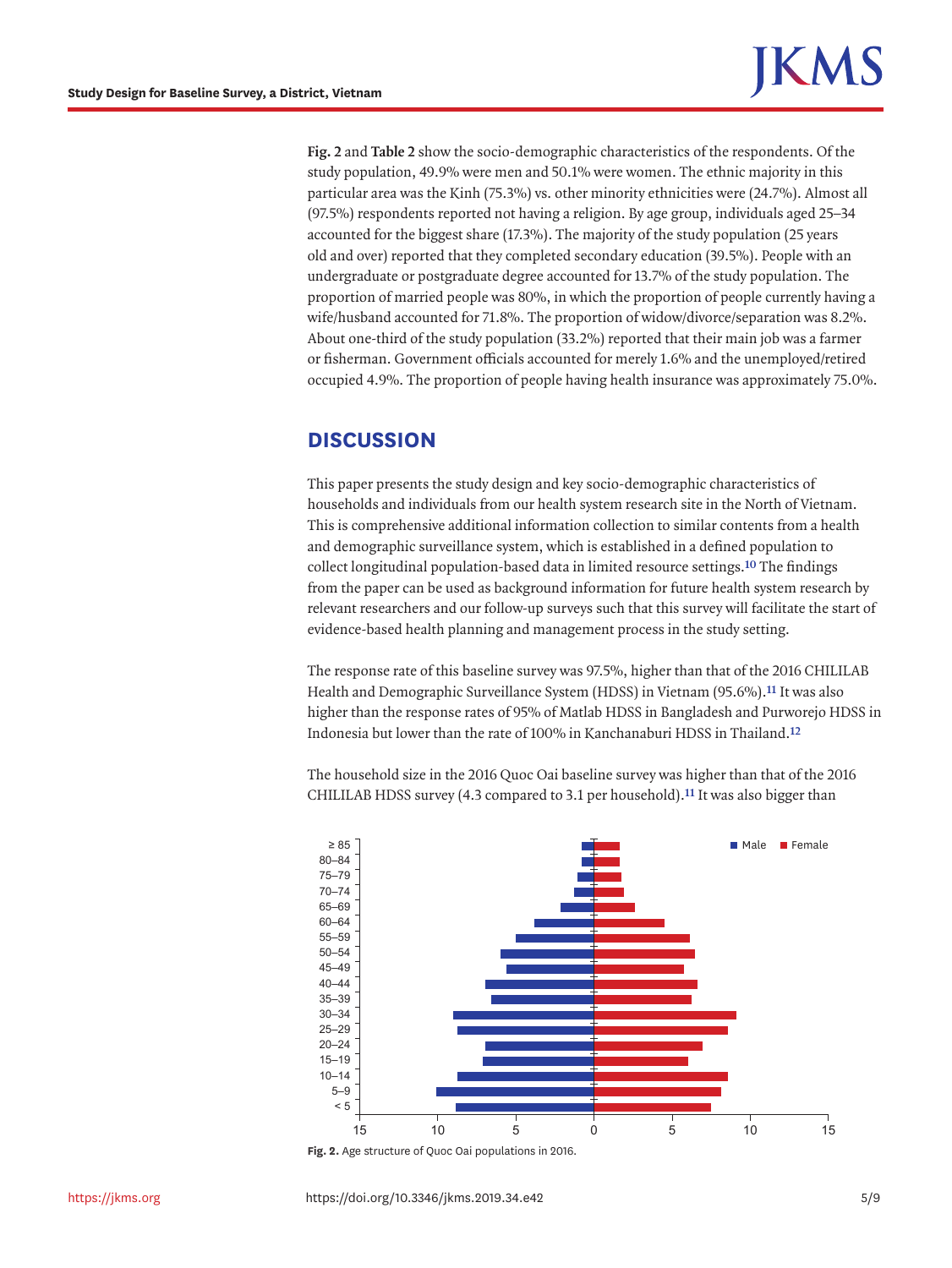| Variables                                               | Count, No. (%) |  |
|---------------------------------------------------------|----------------|--|
| Overall                                                 | 10,031 (100.0) |  |
| Sex                                                     |                |  |
| Male                                                    | 5,001 (49.9)   |  |
| Female                                                  | 5,030 (50.1)   |  |
| Age group, yr                                           |                |  |
| $\leq 5$                                                | 1,009 (10.1)   |  |
| $5 - 14$                                                | 1,725 (17.2)   |  |
| $15 - 24$                                               | 1,410 (14.1)   |  |
| $25 - 34$                                               | 1,739 (17.3)   |  |
| $35 - 44$                                               | 1,323 (13.2)   |  |
| $45 - 54$                                               | 1,167 (11.6)   |  |
| $55 - 64$                                               | 922(9.2)       |  |
| $\geq 65$                                               | 736 (7.3)      |  |
| Highest education level completed 25 years old and over | 6,061 (100.0)  |  |
| Primary school or lower                                 | 1,730 (28.5)   |  |
| Secondary school                                        | 2,391(39.5)    |  |
| High school                                             | 1,110 (18.3)   |  |
| College/university/post-graduate                        | 830 (13.7)     |  |
| Ethnicity                                               |                |  |
| Kinh people                                             | 7,549 (75.3)   |  |
| Ethnic minority                                         | 2,482 (24.7)   |  |
| Religion                                                |                |  |
| No religion                                             | 9,780 (97.5)   |  |
| Other                                                   | 251(2.5)       |  |
| Main occupation                                         |                |  |
| Small/pupil/student                                     | 3,384 (33.7)   |  |
| Government official                                     | 165(1.6)       |  |
| Workers                                                 | 952(9.5)       |  |
| Farmer/fishermen                                        | 3,329 (33.2)   |  |
| Unemployed/retired                                      | 490 (4.9)      |  |
| Other                                                   | 1,711 (17.1)   |  |
| Marital status 15 years old and over                    | 7,420 (100.0)  |  |
| Single                                                  | 1,477 (19.9)   |  |
| Married                                                 | 5,324 (71.8)   |  |
| Widowed/separated/divorced                              | 608(8.2)       |  |
| Missing                                                 | 11(0.1)        |  |
| Have health insurance                                   |                |  |
| Yes                                                     | 7,519 (75.0)   |  |
| <b>No</b>                                               | 2,512 (25.0)   |  |

<span id="page-5-0"></span>**Table 2.** Socio-demographic characteristics of the respondents

the census data collected for the Red River Delta and the whole country (3.5 and 3.7 per household respectively).**[13](#page-8-9)** This difference can be explained by the fact that in Quoc Oai, many people still maintain the tradition of living in large households (four or more members), and multiple generations living under one roof. However, in recent years, the shift of household size from large families to small-scale families is becoming more common in Quoc Oai district in accordance with the general trend of the country.

As for ethnicity, the percentage of Kinh people in Quoc Oai district was lower than that of Chi Linh district (75.3% compared to 99.7%).**[11](#page-8-7)** In Quoc Oai, there are two communes named Dong Xuan and Phu Man which belong to the mountainous area, where some minority ethnic groups live together such as the Muong, Thai, and Tay people, etc. lived together. Meanwhile, almost the entire area of CHILILAB HDSS was based in the lowland area.

We observed no significant differences in the gender composition in this study compared to the survey in Chi Linh in 2016 (48.5% men and 51.5% women).**[11](#page-8-7)** It also remained on par with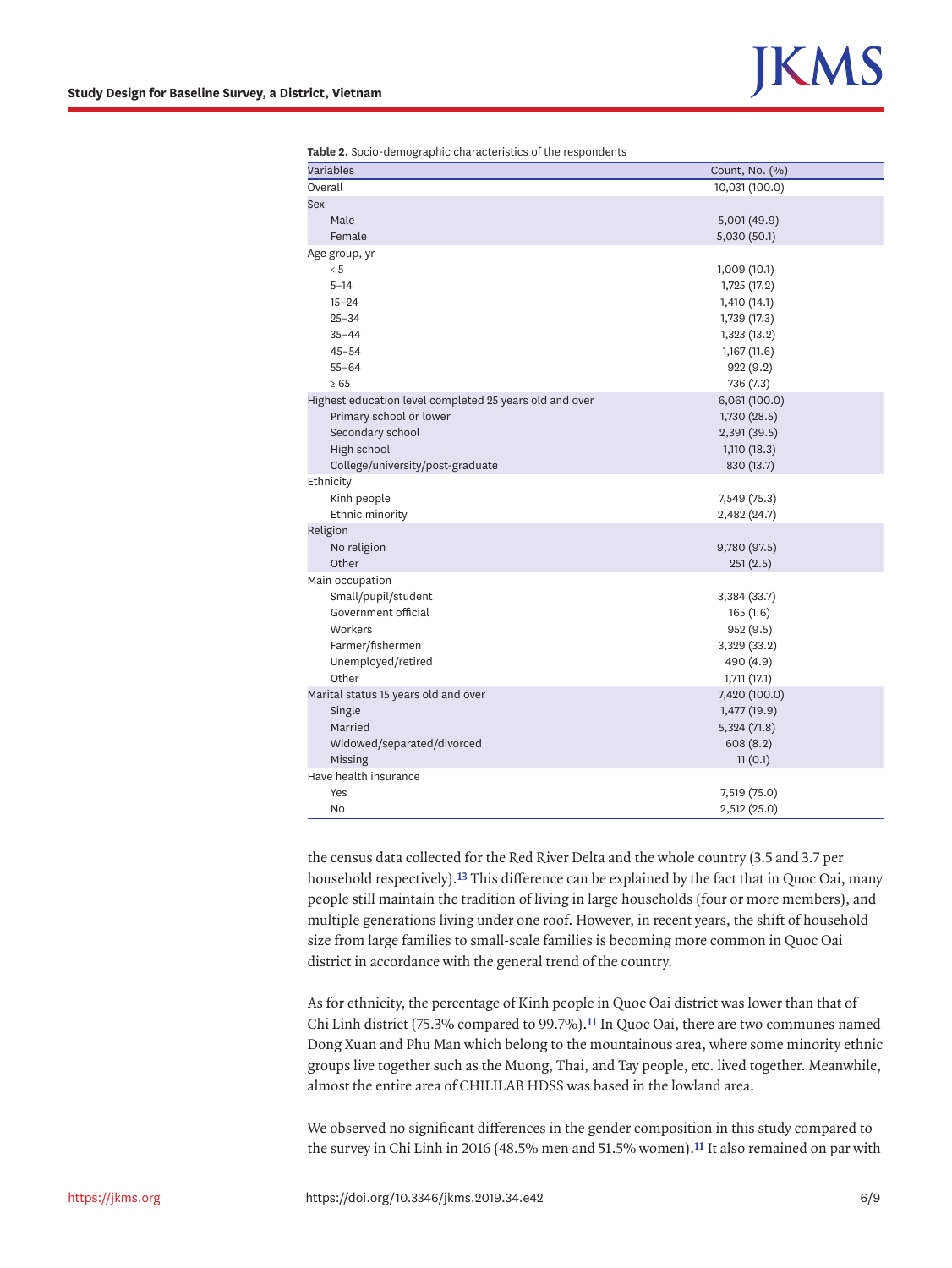data of the Red River Delta and the national census data (49.0% men and 51.0% women; 49.3% men and 50.7% women respectively).**[14](#page-8-10)**

Generally speaking, the 2016 Quoc Oai age structure was quite similar to the national figures reported by the most recent Vietnam Population and Housing Census in 2014. However, there still were some slight differences. The proportion of the 15–24 age group in Quoc Oai was lower than the national figure (14.1% compared to 17.6%).**[14](#page-8-10)** This difference may be a consequence of our definition of household resident. As such, a person would be counted as a household resident and be included in the survey if he or she has lived and eaten at the household for at least the last 3 months. The young aged 15 to 24 years often study or work in Hanoi or other provinces or even abroad so they were not included in the survey. On the other hand, the proportion of 55–64 age-group and the elderly group (65+) were higher than the national data.**[14](#page-8-10)** The Quoc Oai population is starting an "aging" trend.

Therefore, it is very important to address this demographic transition through research and interventions, namely, by developing health care systems for the elderly, enhancing the quality of life for the elderly, and providing recommendations to improve pension and health insurance policies. A cross-sectional study design is an insufficient approach to construct a base for the evidence-based health policy formation. If this study continues towards a longitudinal cohort study as planned, future research will be able to serve a stronger base for developing evidence-based policy by showing empirical evidence and/or by suggesting pilot study ideation. There are no strong evidence yet to show the similarities and differences between high-income nation and in low- and middle-income countries (LMICs) using longitudinal data due to a few community based longitudinal studies in LMICs. This new cohort study can address which risk factors among well-known risk factors from the highincome nations are evident in Vietnam or whether Vietnamese national health insurance enrollment is working similarly or differently compared to other countries. In this sense, this comprehensive study setting is worthwhile to be a longitudinal cohort in the near future such that stronger evidence could be disclosed to make more promising policy formation.

The highest education level completed by Quoc Oai residents who were 25 years old and over was quite similar to CHILILAB people from the same age group. In both surveys, individuals who completed secondary school accounted for the largest proportion (39.5% in Quoc Oai and 40.5% in Chi Linh respectively). Meanwhile, the proportion of residents holding a college, university or post-graduate degree occupied 13.7% and 15.2% respectively.**[11](#page-8-7)**

<span id="page-6-1"></span>Our analysis of data captured from the 6,315 respondents in working age (15–60 years) suggested an unemployment rate of 1.98%. This was higher than the CHILILAB 2016 rate (0.75%) but lower than that observed in the Red River Delta in 2014 (2.82%).**[11,](#page-8-7)[14](#page-8-10)** The proportion of people currently having a wife/husband in Quoc Oai 2016 was similar to CHILILAB 2016 (75.6%) but higher than that of Red Delta River (67.6%).**[11](#page-8-7)[,13](#page-8-9)**

<span id="page-6-0"></span>In the study, the 2016 average household income per year (VND 98,751,740) was significantly lower than that reported in the 2016 CHILILAB HDSS Survey (VND 112,019,000) and the Red River Delta in 2012 (VND 101,827,992).**[15](#page-8-11)** Each Quoc Oai household spent less money on regular expenses per month than those in Chi Linh households (VND 4,288,384 compared to VND 4,487,023 per month) but spent more money on irregular expenses per year than each CHILILAB household (VND 49,134,730 compared to VND 31,118,230 per year).**[11](#page-8-7)** Furthermore, the monthly total consumption expenditure per capita in Quoc Oai in 2016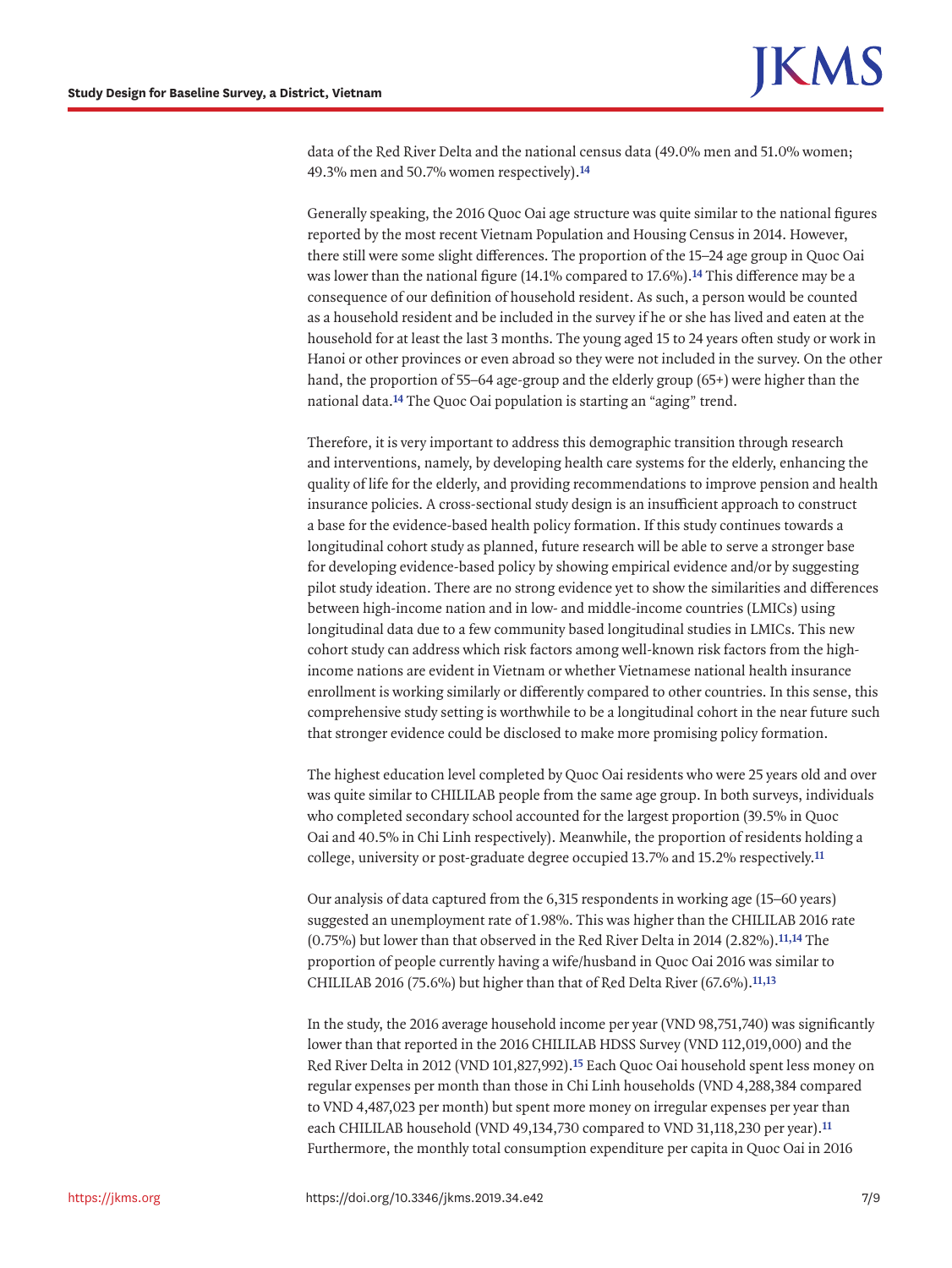<span id="page-7-4"></span>(VND 1,949,756) was higher than those of the Red River Delta and the whole country (VND 1,889,000 and VND 1,603,000 respectively).**[15](#page-8-11)**

<span id="page-7-3"></span>There was no significant differences observed between the percentage of people having health insurance in this baseline survey and the 2016 CHILILAB HDSS baseline survey (75% and 76.4% respectively).**[11](#page-8-7)** Even though this survey would help evidence-based health policy by prospective health system research based on this survey data, this data could not represent all the Vietnamese context considering these data collection is from a rural district.

In conclusion, this study design description provides the basic information about a baseline survey of a future prospective cohort (as a part of a collaborative project on strengthening the health system in Vietnam) to the prospective data user of this survey. The researchers who are willing to contribute for improving people's health and healthcare system of Vietnam should be welcomed and encouraged to be the prospective data user of this survey. This comprehensive baseline data preparation with a number of variables across various aspects will serve to find out potential enablers and barriers to better population health in the near future through planned future cohort follow-up of individual risk factors and health system factors. Data access can be obtained by prospective users will be given to the prospective users through four institutions (HUPH, HMU, UMP of Ho Chi Minh City, Vietnam; and SNU College of Medicine, School of Public Health, College of Nursing, and School of Dentistry).

# **ACKNOWLEDGMENTS**

This research was financially supported by the JW LEE Center for Global Medicine of Seoul National University College of Medicine, Seoul, South Korea. This project is part of a collaborative project by Hanoi University of Public Health, Hanoi Medical University, University of Medicine and Pharmacy of Ho Chi Minh City and the JW LEE Center for Global Medicine of Seoul National University College of Medicine, Seoul, South Korea. Authors wait and thank in advance for any possible future research grant opportunity, which enable this baseline survey to become a successful future prospective cohort as a continuing part of a collaborative project on strengthening the health system in Vietnam. If authors get future grant agency support, follow-up round surveys will be conducted in regular intervals such as every 2 or 3 years with successful collaboration of stakeholders. Death, new disease incidence, and risk factor changes will be followed up to construct a prospective longitudinal cohort. The data will be publicly available for research purpose as one of the public goods to improve Vietnamese health and population health in other LMICs.

# **REFERENCES**

- <span id="page-7-0"></span>[1.](#page-1-0) Hoa NP, Rao C, Hoy DG, Hinh ND, Chuc NT, Ngo DA. Mortality measures from sample-based surveillance: evidence of the epidemiological transition in Viet Nam. *Bull World Health Organ* 2012;90(10):764-72. **[PUBMED](http://www.ncbi.nlm.nih.gov/pubmed/23109744) | [CROSSREF](https://doi.org/10.2471/BLT.11.100750)**
- <span id="page-7-1"></span>[2.](#page-1-0) Santosa A, Wall S, Fottrell E, Hogberg U, Byass P. The development and experience of epidemiological transition theory over four decades: a systematic review. *Glob Health Action* 2014;7:23574. **[PUBMED](http://www.ncbi.nlm.nih.gov/pubmed/24848657) | [CROSSREF](https://doi.org/10.3402/gha.v7.23574)**
- <span id="page-7-2"></span>[3.](#page-1-1) Ministry of Health, Vietnam, Health Partnership Group. *Join Annual Health Review 2011: Strengthening Management Capacity and Reforming Health Financing to Implement the Five-year Health Sector Plan 2011–2015*. Hanoi: Ministry of Health; 2011.